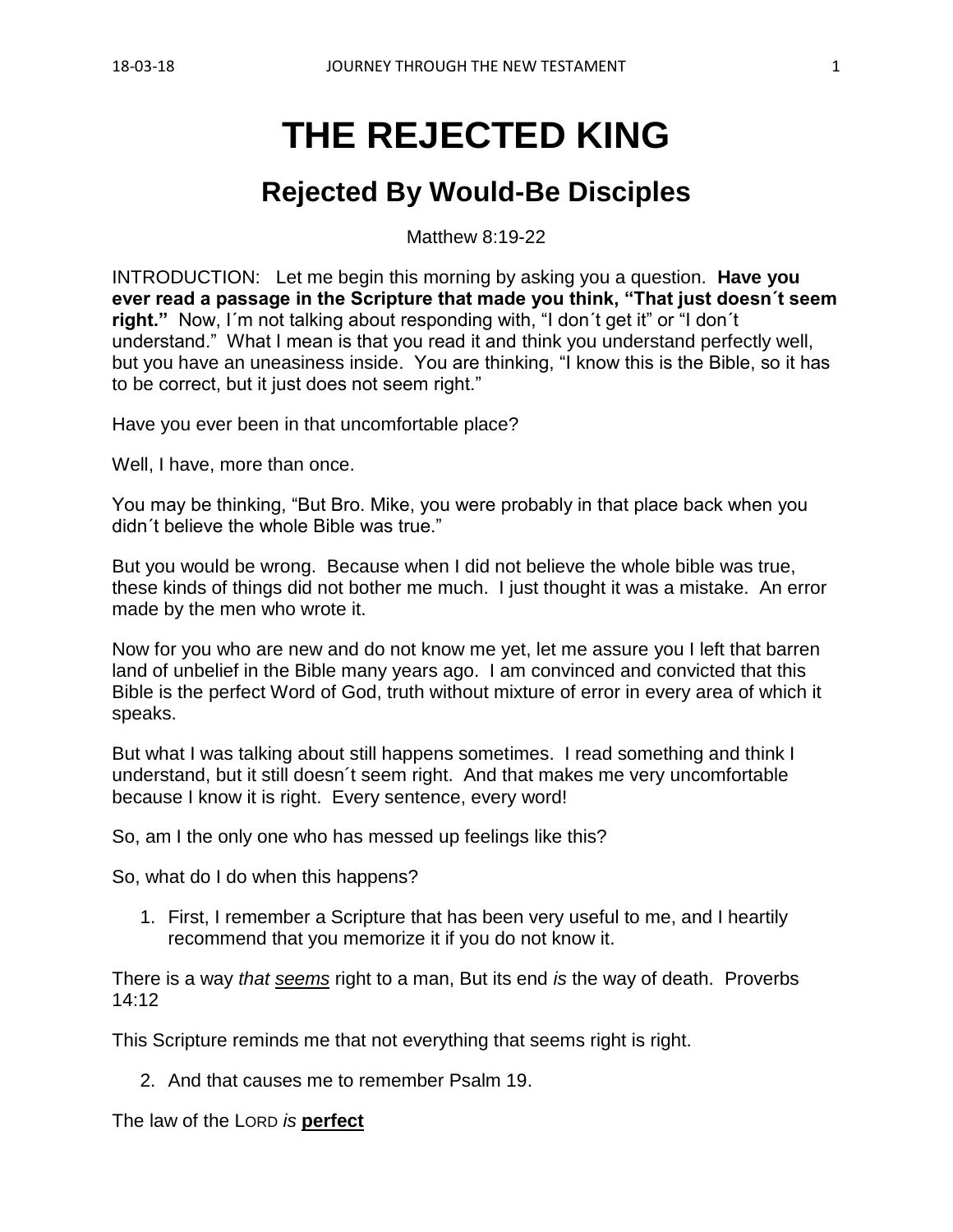The testimony of the LORD *is* **sure**

# The statutes of the LORD *are* **right**

The judgments of the LORD *are* **true** *and* **righteous** altogether.

Back to my problem: I´ve read a passage of Scripture and it does not seem right. That means that it seems wrong to me.

But I know, there is a way *that seems* right to a man, but its end *is* the way of death.

I know the Word of God is perfect, sure, right, true, and righteous!

Therefore, **I can safely conclude that if I do not think some Scripture is right, then I am the one who is wrong.** Either I misunderstand or the values by which I am judging it are incorrect. **So, I seek to examine that Scripture more completely and consider it more carefully,** knowing that I have to change my understanding or my values.

**When this happens, it is not the time to just bypass a passage and skip to something else**. The fact that I have experienced this conflict in reading it

- Means I need to understand and believe what it is saying.
- It means I have not already fully comprehended these words and incorporated its message into my life.

If I had, I would not be thinking, "This does not seem right to me."

Do you understand this?

Is this making sense?

Now, my guess is, that some of you may have experienced this in reading Matthew 3 to 8 this week. You probably experienced it a lot when you read the Sermon on the Mount in Mt.  $5 - 7$ 

- **Blessed are those who mourn...**
- **Blessed are those who are persecuted…**

Or how about

• **Whoever slaps you on the right cheek, turn the other to him also.**

How many of us are saying right now, "Oh I´ve got that one nailed. I do that all the time."

Or are we saying, "Something just doesn´t seem right about that?"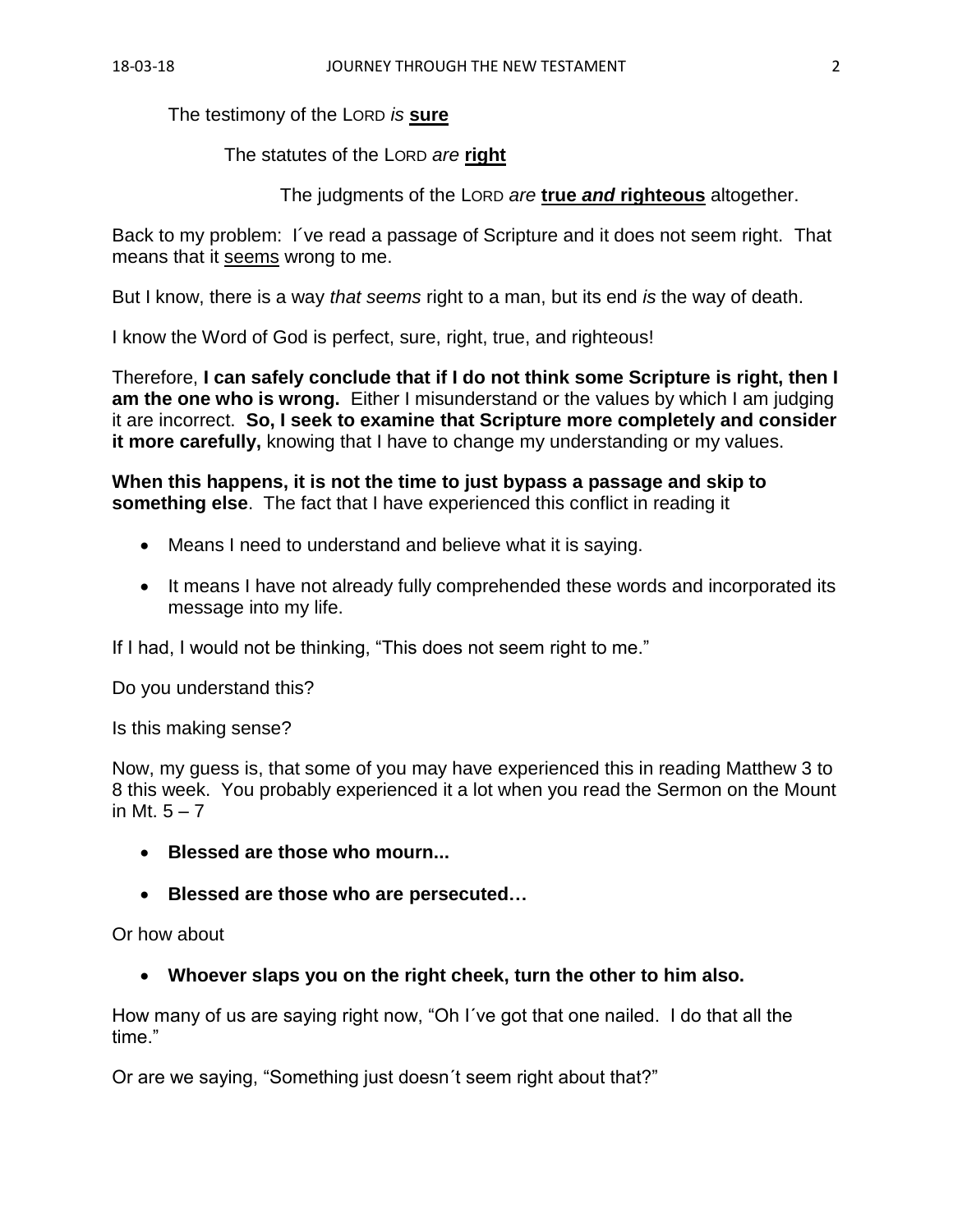Listen, there is a lot in the Sermon on the Mount that challenges us that way, but this morning I am going one chapter beyond the Sermon on the Mount to some things Jesus said to people who said they wanted to be disciples. They said they wanted to follow Jesus. But Jesus made a reply back to each one of them that comes across as strange.

I suspect that **many who read what Jesus said to each of these would-be disciples** made many in this room **think, "That just doesn´t seem right."**

Let's both read and listen to the exchange. We start in Mt. 8:19.

Matthew 8:19–22

19 Then a certain scribe came and said to Him, "Teacher, I will follow You wherever You go." 20 And Jesus said to him, "Foxes have holes and birds of the air *have* nests, but the Son of Man has nowhere to lay *His* head."

21 Then another of His disciples said to Him, "Lord, let me first go and bury my father." 22 But Jesus said to him, "Follow Me, and let the dead bury their own dead."

Luke tells the same account, but he adds one more exchange. So, let´s read it also.

Luke 9:61–62

61 And another also said, "Lord, I will follow You, but let me first go *and* bid them farewell who are at my house." 62 But Jesus said to him, "No one, having put his hand to the plow, and looking back, is fit for the kingdom of God."

Do you see what I mean?

One says, "I´ll follow you anywhere!" But it sounds like Jesus discourages him.

One says, "I´ll go as soon as I bury my dad who just died!" But Jesus tells him not to wait.

And another says, "I'll follow you. I'm just going to pass by the home place and say bye and I´m outa here!" But Jesus turned him down.

Don´t raise your hands, but is anybody thinking, "This doesn´t seem right!"?

But we know it is right. God´s Word is perfect and sure and right and true! So somehow our thinking is messed up. So let´s look at these one by one and see if we can get our thinkers going straight.

| <b>WOULD-BE DISCIPLE</b>                         | <b>JESUS</b>                                                                                            |
|--------------------------------------------------|---------------------------------------------------------------------------------------------------------|
| Teacher, I will follow You wherever<br>∣ You go. | Foxes have holes and birds of the air<br>have nests, but the Son of Man has<br>nowhere to lay His head. |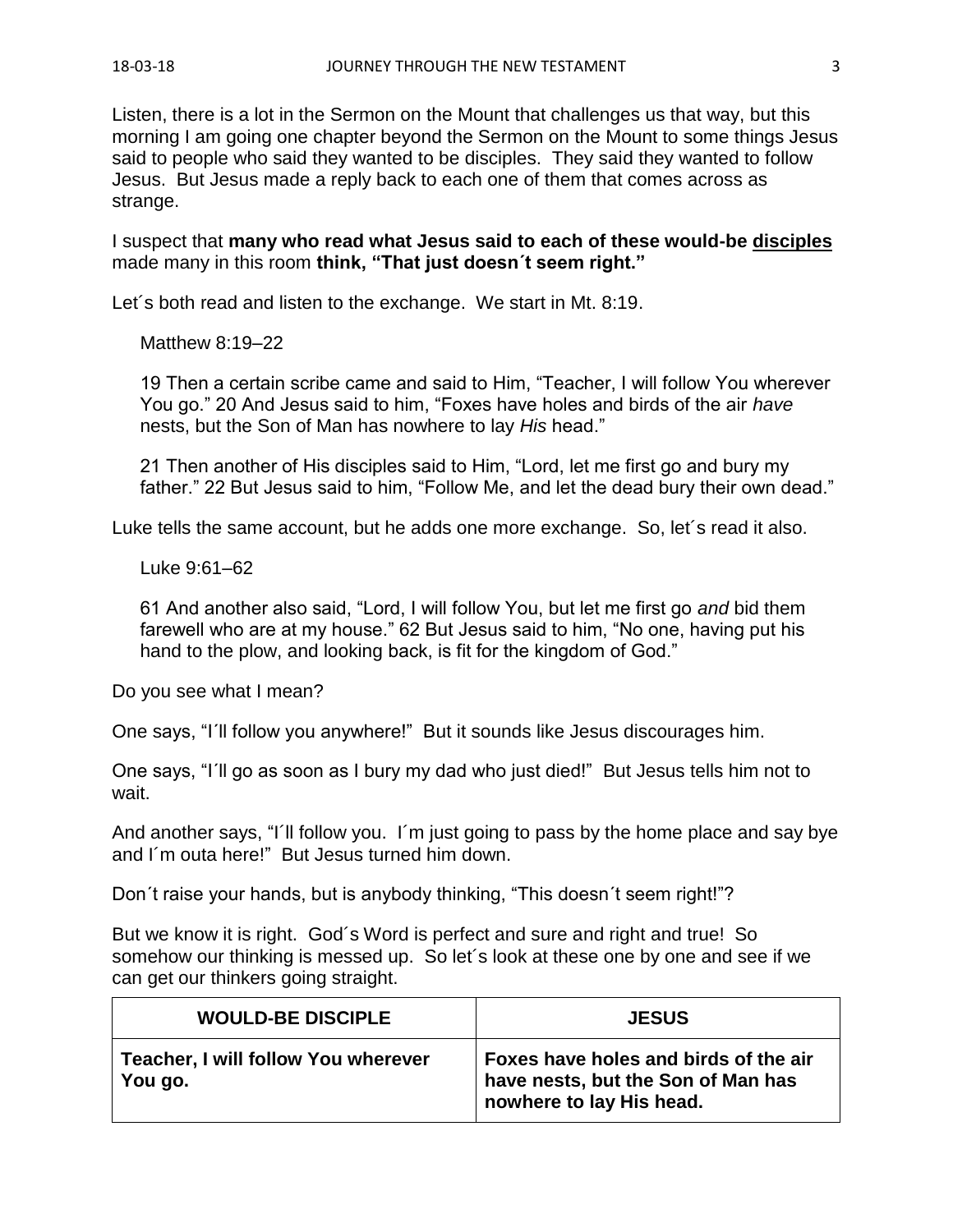Here are some things we should consider:

- 1. The man was a scribe. Being a scribe was an honored occupation. Usually scribes were themselves the teachers. They seldom followed other teachers.
- 2. We should remember that Jesus knew this man´s heart, which we do not. But we do not need to make negative assumptions about this scribe.
- 3. Let us take his words with their very best meaning, believing he has the very best of intentions.
	- a. He acknowledges Jesus as a teacher. This is positive as few scribes would do this for a man not trained in their own rabbinical schools.
	- b. I will follow You wherever You go. Now that is a bold statement.
- 4. Jesus does not tell the man he cannot follow Him.
- 5. Jesus makes an impactful statement clarifying the cost of discipleship. Jesus is saying …
	- a. Even animals have their homes. Foxes have holes in the ground to crawl into. Birds have nests to fly to.

When they are tired, they go home.

When they are threatened, they flee to their home.

When they are frightened and need security, they go home.

Jesus was saying, "I don´t have a home," on this earth!

b. And that was true. Since He left the home of Mary His mother in Nazareth and began His ministry, Jesus never had His own home. We read of Jesus staying on occasion with Peter in his home in Capernaum and with Mary, Martha, and Lazarus in their home in Bethany, but there was never a place Jesus could call home.

Jesus spent many a night under the stars and probably some nights under the clouds as rain poured from them. He had more in common with a homeless man than most of us in our fine houses and apartments.

It is no mistake that Jesus calls Himself the Son of Man. It was His favorite title for Himself. But it was a title that indicated humility. It was especially appropriate that Jesus would say The Son of Man has nowhere to lay His head.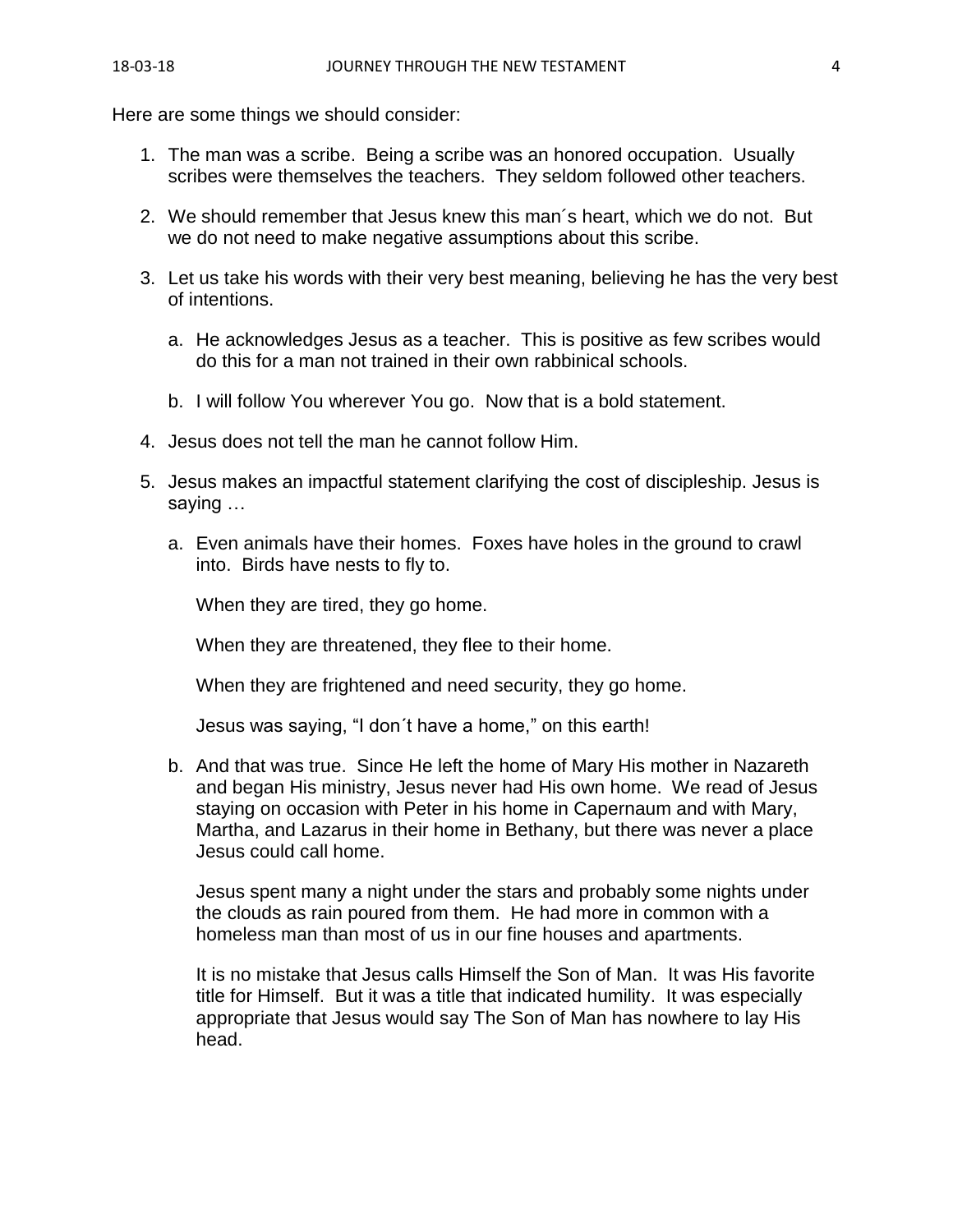- **c. Jesus was showing this prominent man who likely had a good house that Jesus did not have even the basic comforts of life that most animals have.**
- d. **Jesus was helping the scribe to consider the cost of discipleship.** If he followed Jesus wherever the Lord went, he would be away from his fine home most if not all of the time.

We have not finished in examining this, but let's move to the next snippit because they were both part of the same conversation.

| <b>WOULD-BE DISCIPLE</b>          | <b>JESUS</b>                           |
|-----------------------------------|----------------------------------------|
| Lord, let me first go and bury my | Follow Me, and let the dead bury their |
| father.                           | own dead.                              |

This certainly seems a reasonable request, and frankly, Jesus´ response sounds a bit harsh and inconsiderate to be spoken to a man who is mourning the death of his father.

That´s the way it seems; but the way it seems is not right.

So, we need to dig into the Scriptures to discover what we do not know.

- 1. What the would-be disciple says and what Jesus says are both mid-eastern colloquial expressions used both in biblical and modern times.
- 2. The potential disciple´s father had not recently died. If he had, the burial would have been the same day, because the Jews did not embalm the body.

#### **3. "Bury my father" was an expression that meant to work in the family business with one´s father until he died and you received the inheritance!**

Some years ago a missionary in Turkey invited a young man to go with him on a trip to Europe during which he hoped to disciple the man. He told the missionary he would love to go as soon as he buried his father. The missionary expressed sympathy, saying he did not know the young man´s father had died. The Turk laughed and explained, "No, my father is alive and healthy. To bury my father means I must stay here and fulfill my family responsibilities until he dies and I receive my share of the inheritance."

- 4. Jesus clearly understood what the would-be disciple was saying and responded with a well-known colloquialism of his own, "Let the dead bury their own dead." It meant let the world take care of the things of the world.
- 5. Luke´s account of the conversation adds that Jesus told the man that his job was to go and preach the Kingdom of God.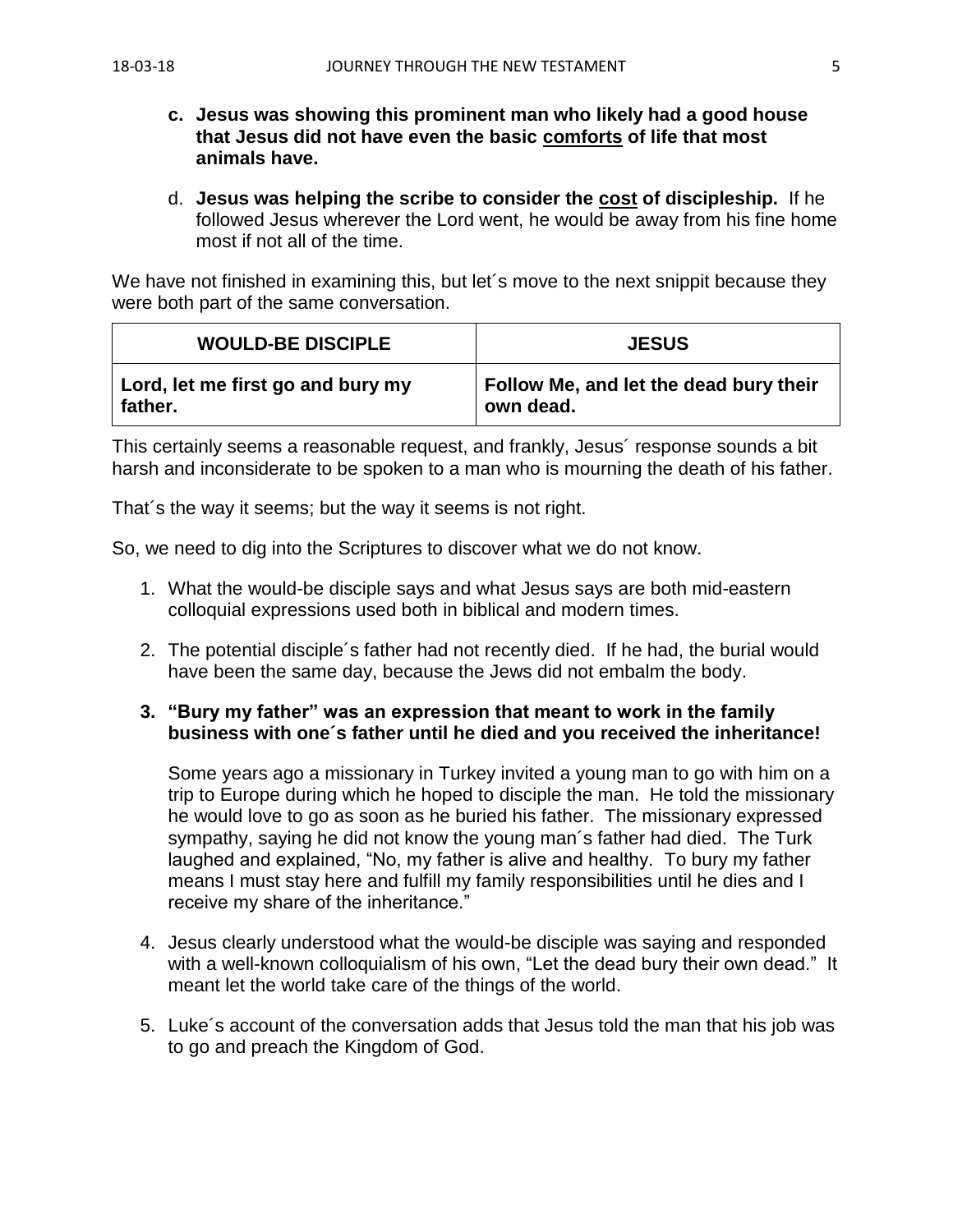#### **6. Jesus is saying, "God has not just put you on this earth to make money and take care of the family business. If you follow Me, you should be like Me, and you should be about My Father´s business!"**

7. Once again, Jesus is making clear the cost of discipleship.

Let us look at the final conversation, and then see if the three together lead us to conclusions.

| <b>WOULD-BE DISCIPLE</b>                  | <b>JESUS</b>                           |
|-------------------------------------------|----------------------------------------|
| Lord, I will follow You, but let me first | No one, having put his hand to the     |
| go and bid them farewell who are at       | plow, and looking back, is fit for the |
| my house.                                 | kingdom of God.                        |

Again, the prospective disciple´s request seems reasonable enough. How long could it take to let him run by the house and give everybody a hug? An hour? Two?

In light of that, Jesus´ reply seems too strong.

That´s the way it seems. But the way it seems is not always right!

We must study harder and examine further.

- 1. The setting for the question is not in the city but a good distance from it. Also, we have no reason to think that this man is from the closest city around. We do not know where he was from. Jesus did.
- 2. The issue here is where the man´s loyalty was. Was it to his family or to Jesus?
- 3. I am confident you all remember that we already looked at this very issue when we were in the Gospel of Luke in January.

Luke 14:26 … "If anyone comes to Me and does not hate his father and mother, wife and children, brothers and sisters, yes, and his own life also, he cannot be My disciple.

We saw then that Jesus was using the word hate in a very Jewish way, as the Bible itself does on occasion to mean to choose one thing over another.

Jesus did not hate His own mother. He strongly demonstrated His love for her even as He hung on the cross and made sure that she would be cared for the rest of her life. Jesus chided those who broke the commandment to honor father and mother.

**What Jesus was saying in Luke 14 and Luke 9 was that to be His disciple, we must choose Him above everyone, even family and dear friends.** If those who are precious to us in this world say, "You can have your Jesus or you can have us," our choice must be Jesus every time!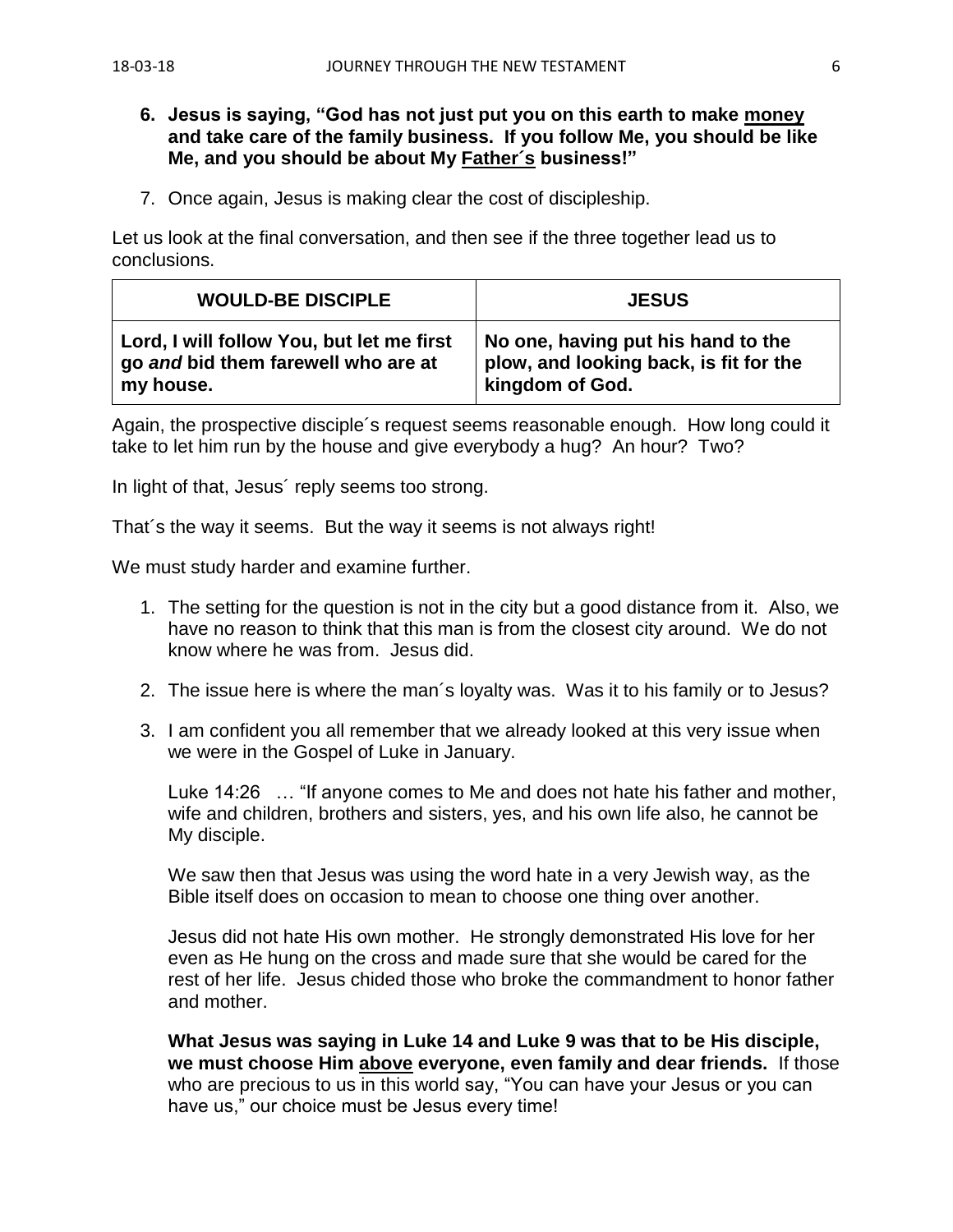When we put the conversations together, they all make sense. I am not saying they communicate comfortable truths, but they do not leave us confused. They are easily understood if not easily obeyed.

# **TO BE THE DISCIPLE OF JESUS**

### **We must choose Jesus over the comforts of this world.**

**We must choose Jesus over occupation, profession, and even livelihood.**

#### **We must choose loyalty to Jesus over any person.**

Jesus really summed it up in

Luke 14:33 So likewise, whoever of you does not forsake all that he has cannot be My disciple.

### **THIS IS THE ESSENCE OF LORDSHIP.**

As Paul and Silas said to the Philippian jailer when he asked how to be saved, Acts 16:31 says, "… Believe on the **Lord Jesus** Christ, and you will be saved, ..."

### **Trusting Jesus as Lord means trusting every part of our life to Christ, knowing that He has everything we need.**

- If Jesus says, "Leave your job and go on mission for Me in Asia," then He has both work and provision all planned out.
- If Jesus says, "Sell your house and give the money to the work of the Kingdom," He has another place for you to live.
- If Jesus sends you to a faraway place away from family and friends, He will take care of both you and them and be your comfort and security.

Trusting Jesus as Lord means trusting every part of our life to Christ, knowing that He has everything we need.

I will be honest with you. I did not just learn these principles that I have shared with you today earlier this week during our chapter-a-day Bible reading. The Lord showed Karen and me these truths a long time ago.

- Karen and I have never owned a lot of stuff, but what we have belongs to Christ, and we seek to hold it all as stewards with open hands.
- For both of us, God settled our vocational callings before we were old enough to have vocations, and they have remained settled for us.
- We have always known that our family, our children and grandchildren, belong to God. He just shares them with us for our joy.